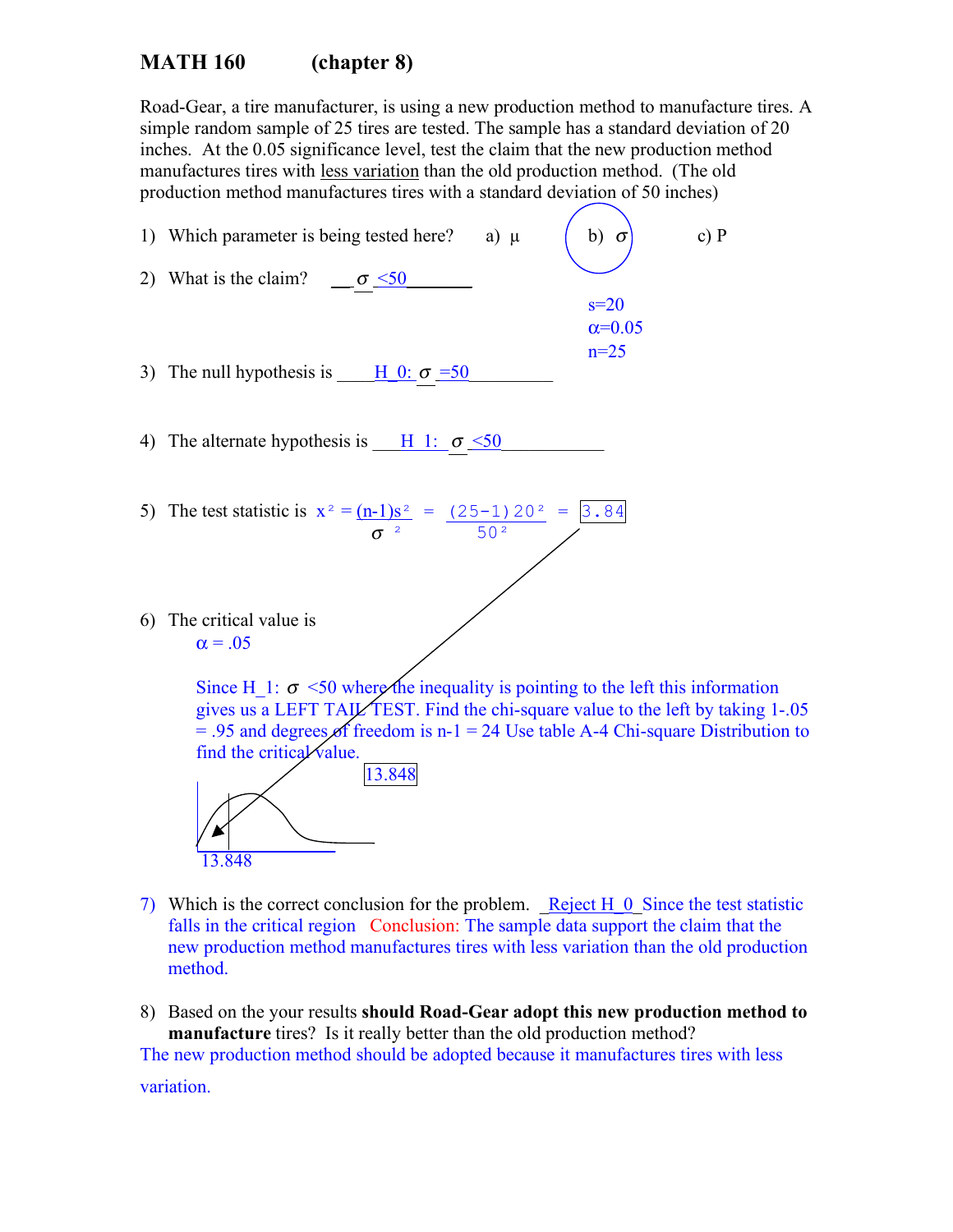A car company claims that the mean gas mileage for its luxury sedan is 21 miles per gallon. You believe the claim is incorrect and find that a random sample of 17 cars has a mean gas mileage of 19 mpg and a standard deviation of 4 mpg. Assume that the gas mileage of all of the company's luxury sedans is normally distributed. **Use a significance level of 0.10** to test the company's claim.

|  |  | 9) What is the null hypothesis? | $H_0: \mu=21$ (claim) |  |
|--|--|---------------------------------|-----------------------|--|
|--|--|---------------------------------|-----------------------|--|

|                                                        | $n=17$              |
|--------------------------------------------------------|---------------------|
|                                                        | $\overline{x} = 19$ |
|                                                        | $s = 4$             |
| 10) What is the alternate hypothesis? H $1:\mu\neq 21$ | $\alpha = 10$       |

11) Find the test statistic

$$
t = \frac{(\bar{X} - \mu)}{\left(\frac{s}{\sqrt{n}}\right)} = \frac{(19 - 21)}{\left(\frac{4}{\sqrt{17}}\right)} = -2.062
$$

12) The critical value is  $\alpha = .10$ 

Since H 1:  $\mu \neq 21$  this information gives us a TWO TAIL TEST. Find the critical value by taking  $\alpha$  = .10 (area in two tails) and degrees of freedom is n-1 = 16 Use table A-3 to find the critical value  $\pm 1.746$ 



Stat, Test, select T-test

 $p-value = 0.056$ The p-value is less than  $\alpha = 0.10$  REJECT H 0

## **13) Which is the correct conclusion for the problem. Reject H\_0 The test statistic lies in the critical region.**

## Conclusion:

There is sufficient evidence to warrant rejection of the claim that the mean gas mileage for its luxury sedan is 21 miles per gallon.